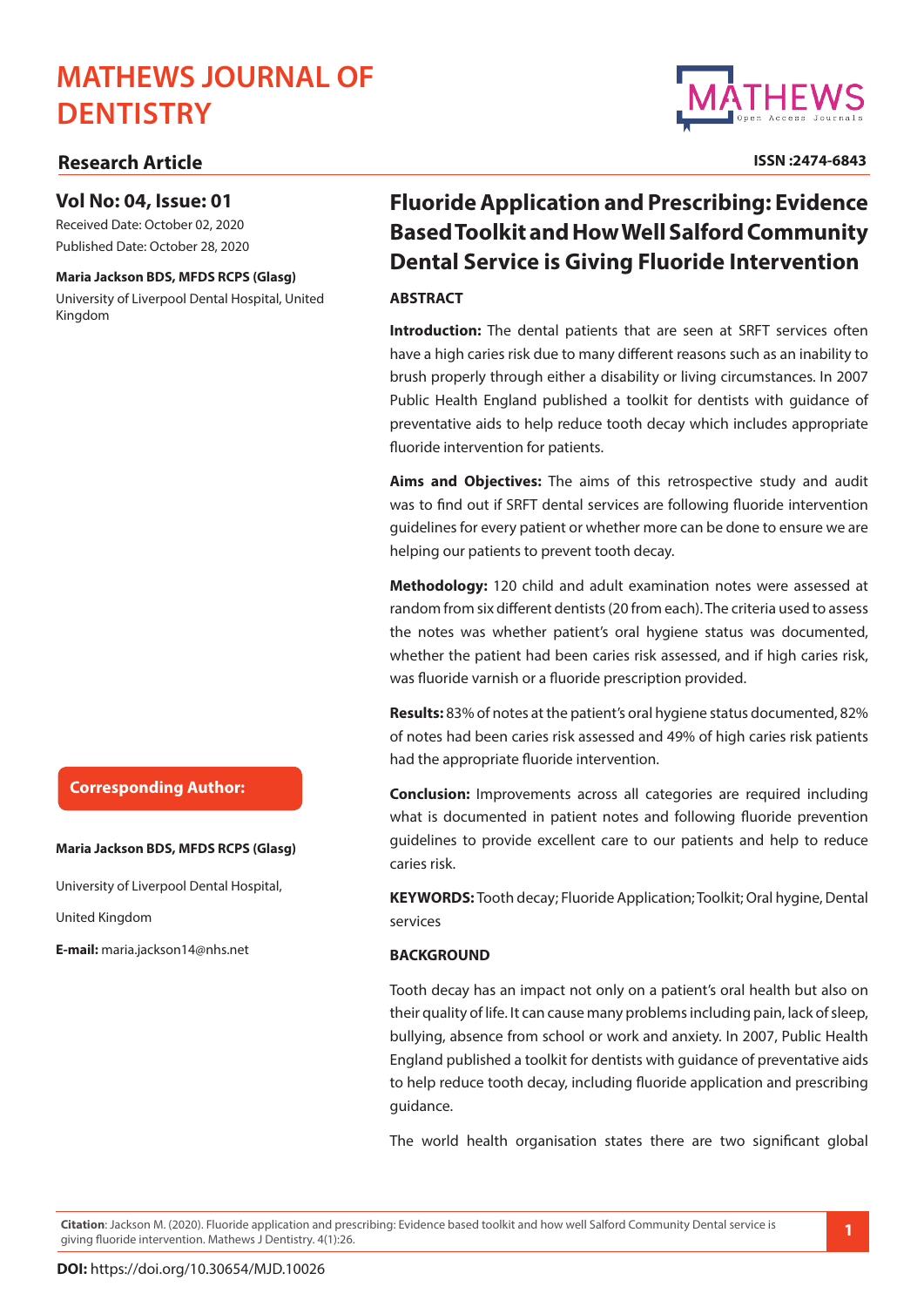burdens of oral disease, one being dental caries and the other being periodontal disease. Both of these are mainly preventable diseases which is why it is so important to aid patients with the right preventative tools.

Children's oral health in the UK has improved over the last 20 years but there is still a large room for improvement. It is still a big problem in the UK as tooth decay was the most common reason for hospital admissions in children for five to nine year olds in 2012-2013 [1] and in 2014/15 hospital trusts spent £35million on extractions of teeth for children under 18 [2].

In 2009 the Adult health survey in the UK found that 94% of adults had at least one natural tooth [3] compared to the 1978 survey which found 72% of adults had at least one natural tooth [4]. This shows that people are keeping their teeth for a lot longer so it is important to continue delivering preventative advice throughout a patient's life to help prevent decay and dental pain.

Salford Royal Community dental service provides specialised dental services to people living in Salford and surrounding areas with complex needs who are unable to use general dental services. These patients are more likely to have a higher caries risk due to these complex needs such as an inability to brush their teeth. Salford is in the North West of England which is a more deprived area than other places in the country. In the Northwest of England 34.8% of five year old children had tooth decay compared to 21.2% in south east England [1]. The North West of England was the region with the most tooth decay for five year old children in England. This is why it is so important we do as much as we can to prevent tooth decay.

In the North West of England only 7% of adults had excellent oral health, which means 93% of adults can improve their oral hygiene to help prevent oral diseases. In this area there is 30% of adults with carious teeth and 11% of adults were found to be in some degree of dental pain on examination.

To target high levels of decay the focus must be on prevention – including tailored brushing advice, diet advice to reduce sugar intake and exposure to fluoride through varnish, toothpaste and rinses. By giving the correct and useful information to patients, it will help stop dental problems before they develop [5].

#### **AIMS & OBJECTIVES**

The aims of this retrospective study and audit was to find out if Salford Royal community Dental Service are following fluoride intervention guidelines for every patient or whether more can be done to ensure we are helping our patients to prevent

tooth decay.

To assess if fluoride should be prescribed through toothpaste or fluoride rinse or whether fluoride varnish should be applied a caries risk assessment needs to be completed. If a high caries risk is found then one or more fluoride adjuncts should be given to the patient. This is to be done to assess current records to see if they meet best practice, identify examples of poor record keeping highlighting problems and aid training for staff members to improve records and fluoride intervention.

Caries risk assessment should be carried out by collecting information about:

- the patient's oral hygiene regime
- the patient's oral health status
- any visible plaque
- any active caries
- if the patient suffers from a dry mouth
- if the patient has any orthodontic appliances
- if the patient has any special needs
- any other predisposing factors to caries

#### **STANDARDS**

The guidelines set out in 'Delivering better oral health: an evidence-based toolkit for prevention', Third edition, Public Health England' (March 2017) have been used to set the standards for this audit and for recommendations to improve the Dental services prevention plan [6].

#### **Below are the guidelines set out in the toolkit**

#### **Fluoride varnish application**

- All children aged 3 and over should have fluoride varnish applied to teeth two times a year (2.2% NaF)
- Any patients (child or adult) from 0 years old who are giving concern should have fluoride varnish applied to teeth two or more times a year (2.2% NaF)

#### **Fluoride toothpaste prescription**

- Children aged 10 or above with active caries should be prescribed 2800ppm fluoride toothpaste (0.619% NaF)
- Any patient aged 16 or above with active caries should be prescribed 5000ppm fluoride toothpaste (1.1% NaF)

**Citation**: Jackson M. (2020). Fluoride application and prescribing: Evidence based toolkit and how well Salford Community Dental service is giving fluoride intervention. Mathews J Dentistry. 4(1):26. **2**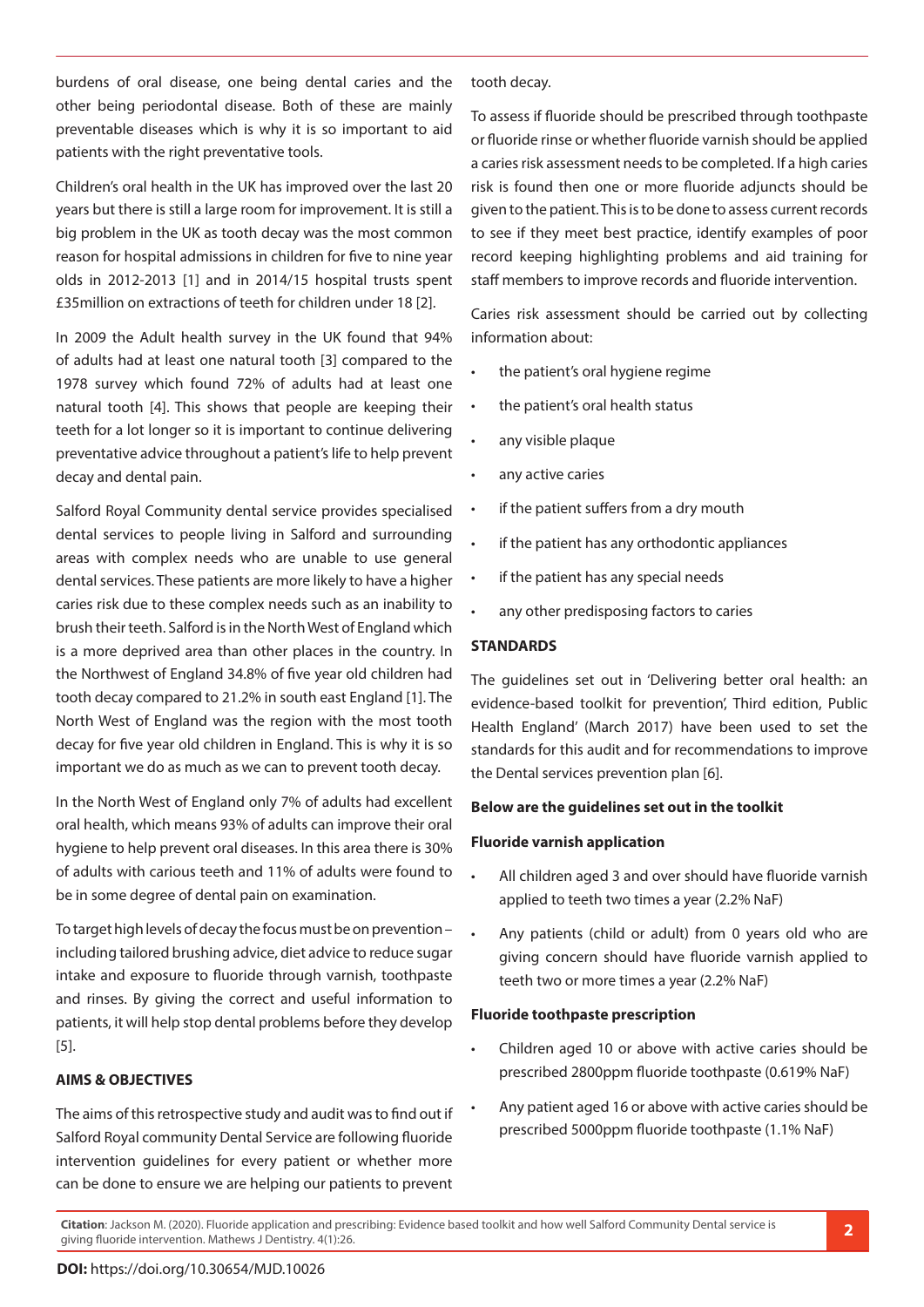#### **Daily fluoride rinse**

- Children aged 8 or above with active caries should be prescribed a daily fluoride rinse (0.05% NaF) to be used at a different time to brushing
- Adults with active coronal or rot caries should be prescribed a daily fluoride rinse (0.05% NaF) to be used at a different time to brushing

#### **Oral hygiene routine**

In order to know whether to provide fluoride and what instructions to give, the patient's own oral hygiene regime must be documented

#### **Caries risk assessment**

In order to know whether to provide fluoride intervention a caries risk assessment must be carried out, and every patient should be given a low, medium or high caries risk

**Standard 1:** All notes have the patient's oral hygiene regime documented; this is to include how often they brush their teeth and using what.

**Standard 2:** All patients should be risk assessed and given caries risk of low, medium or high

**Standard 3:** All high risk caries patients should have the correct fluoride intervention provided either through a fluoride prescription (if of appropriate age) or fluoride varnish application or both.

#### **METHODOLOGY**

- 1. 20 notes from each dentist were analysed, totalling 120 notes (appendix 1)
- 2. Notes included children and adults of all ages
- 3. These notes were chosen at random from clinic lists on R4 from 01/10/2018 to 30/11/2018
- 4. This data was collected retrospectively as notes had to be written prior to collecting data
- 5. All notes were clinical examinations of routine patients of SRFT community dental services, not patients referred for treatment only
- 6. Data was analysed using the dental collection pro forma (appendix 2), tally charting for each dentist what had been included in the online dental note
- 7. The criteria used to assess the notes are as follows:
- • Was the patient's oral hygiene routine documented
- • Was the patient's oral health status documented
- • Was there any active caries
- Has the patient any predisposing factors to caries e.g. special needs, dry mouth
- Has the patient's caries risk been documented
- Has the patient got a high caries risk
- 8. If the patient was given a high caries risk, the notes were assessed on the following points:
	- Has the patient been prescribed high fluoride toothpaste
	- Has the patient been prescribed a daily fluoride rinse
	- Has the patient had fluoride varnish applied to their teeth

#### **Problems encountered**

There were several problems that were encountered when collecting data which made the process more time consuming and made analysing the data slightly more challenging.

The first problem encountered was that although there was a dental examination pro forma which included most questions and information required, some dentists were not using the pro forma correctly which meant the information was incorrect and was not filled in a lot of the time. This made it difficult to establish what the caries risk for the patient was and what fluoride intervention was suitable for these patients. This also caused challenges when making recommendations, as there was already a dental proforma in place that was not working.

Another problem encountered was that sometimes fluoride prescriptions had been given to patients but not documented correctly within the notes which meant there was no record of the prescription being given. This made data collecting more time consuming as not only patient records had to be analysed but also the prescription pad logbook to see whether or not a prescription had been written but not documented. This was a problem not only for the audit but also could cause patients to be overprescribed if nothing is shown from the previous appointments.

Another problem encountered when collecting data was that dentists did not state if fluoride application was attempted and failed, they just did not include this in their notes. Often

**Citation**: Jackson M. (2020). Fluoride application and prescribing: Evidence based toolkit and how well Salford Community Dental service is giving fluoride intervention. Mathews J Dentistry. 4(1):26. **3**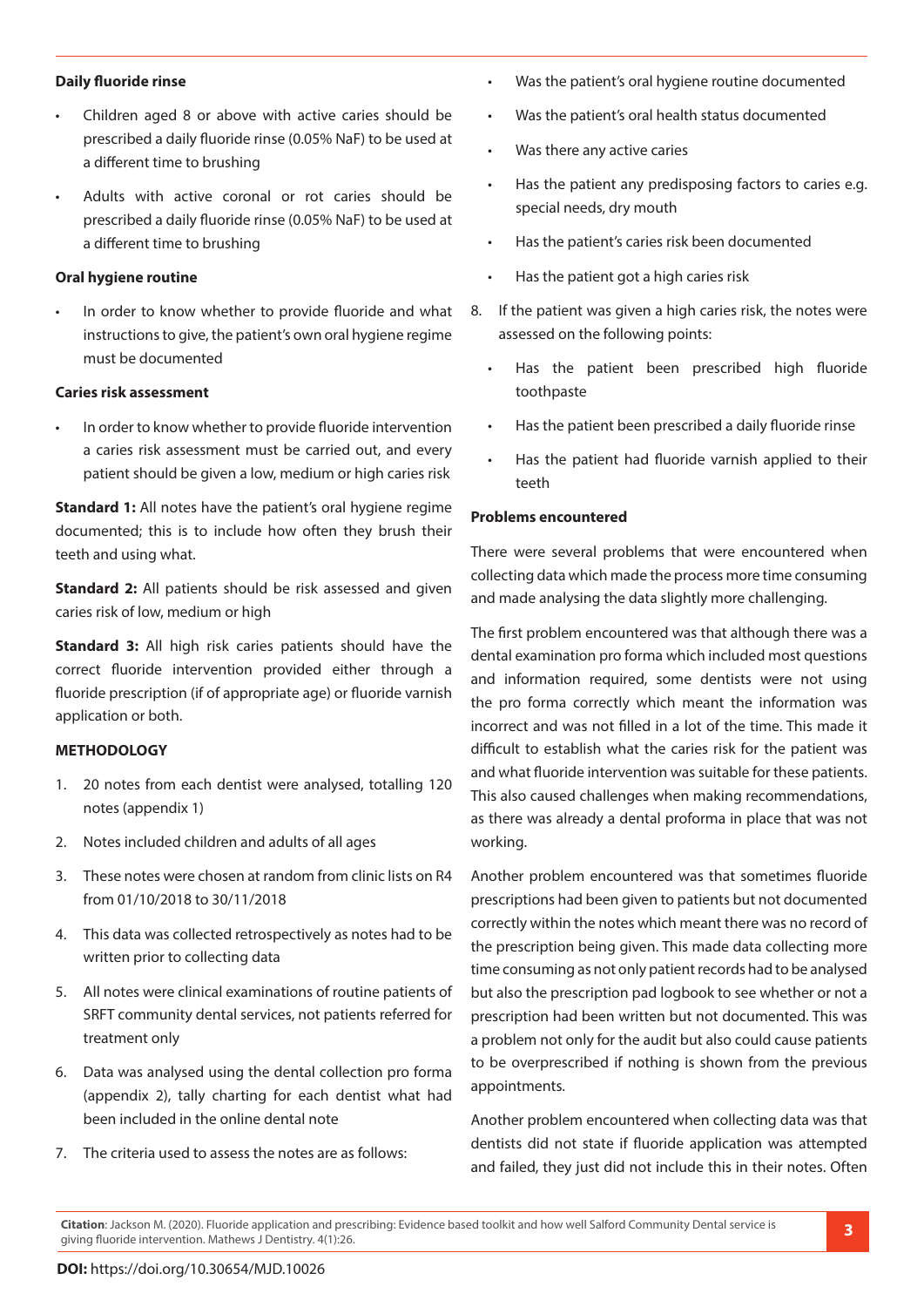fluoride varnish can't be placed due to the patient's limited cooperation. Salford community dental services see a lot of special needs patients who are unable to allow fluoride varnish application. If a reason for not placing fluoride varnish was not documented, then was presumed to have been inappropriate fluoride intervention.



#### **RESULTS**

Figure 1: Factors documented in patient's notes.

This chart shows (figure 1) what factors have been documented in a patient's notes. There is a large deviation in results between dentists.

Poor oral hygiene, active caries and any predisposing factors to caries findings are dependent on the patient being seen and are criteria which dentists should document but this should not be 20/20 as not all of our patients will have poor oral hygiene, active caries or predisposing factors.

A patient's oral hygiene regime should be documented in 100% of the notes set out in standard 1. One dentist had documented oral hygiene regime in 100% of notes, however another dentist had only included oral hygiene regime in their notes in 45% of notes.



**Figure 2:** Caries risk to a patient at routine examination.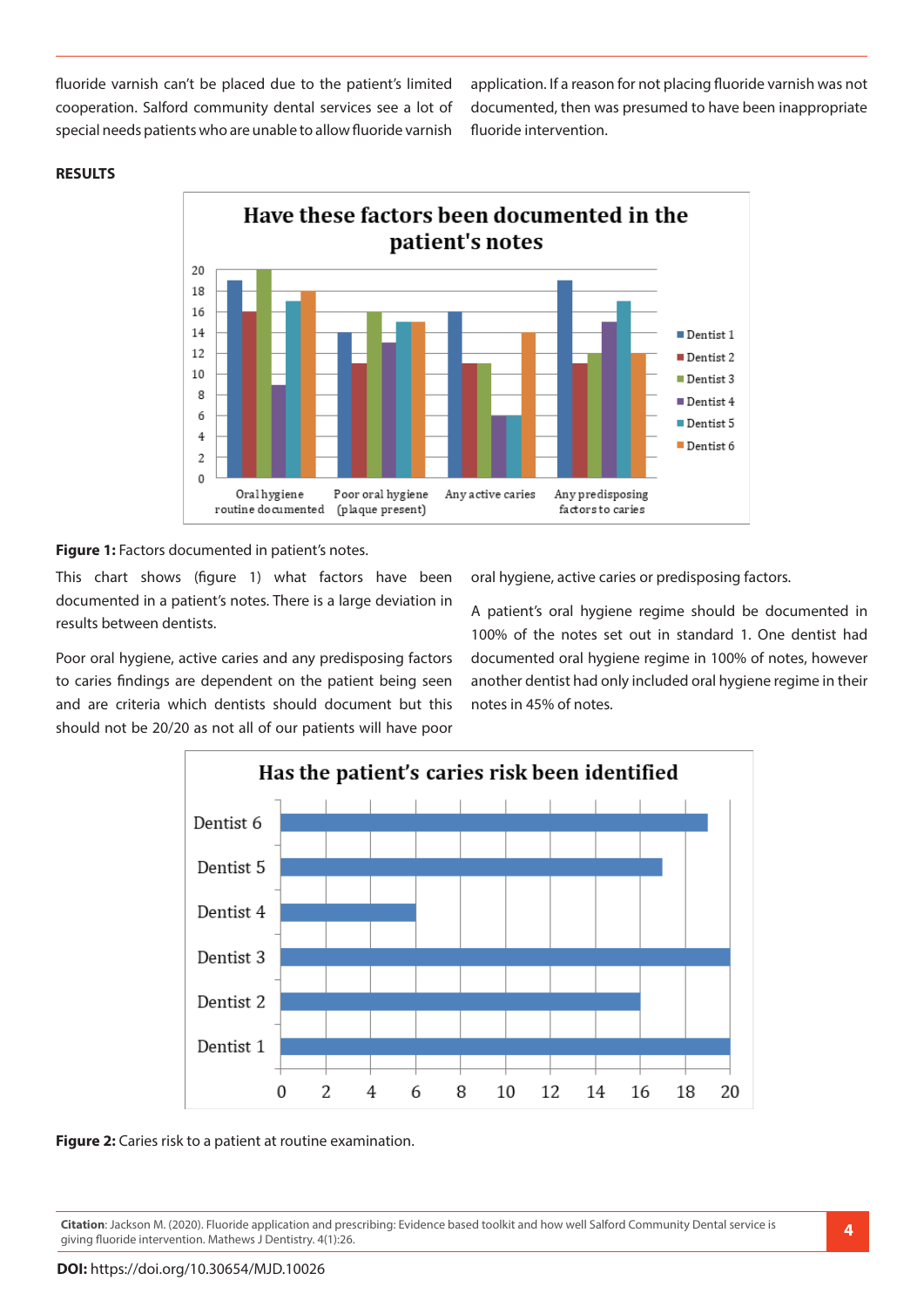This chart shows (Figure 2) whether a caries risk was given to a patient at that routine examination appointment. Again, this chart shows that there is a large deviation in results between dentists. There should always be a caries risk assessment carried out as outlined in standard 2 and a low, medium or high caries risk given to every patient seen.

to one dentist gave only 30% of patient's a caries risk.

Whether or not a patient was given a high caries risk depends on the patient and their oral health. However, if not all patients were caries risk assessed then we were unable to see the accurate number of high caries risk patients and whether the correct intervention was provided.

Two dentists gave 100% of their patient's a caries risk compared



**Figure 3:** Number of patients that had either fluoride prescribed or applied to their teeth.

This chart shows (figure 3) the number of patients that had either fluoride prescribed or applied to their teeth. These categories should not be at 100% as not all patients analysed

were of a high caries risk and what can be prescribed is subject to age.



Figure 4: Whether the patients received the correct fluoride intervention for their caries risk..

This chart shows (Figure 4) whether the patients received the correct fluoride intervention for their caries risk given. It again shows a wide range of results between different dentists. All patients seen should be receiving the correct fluoride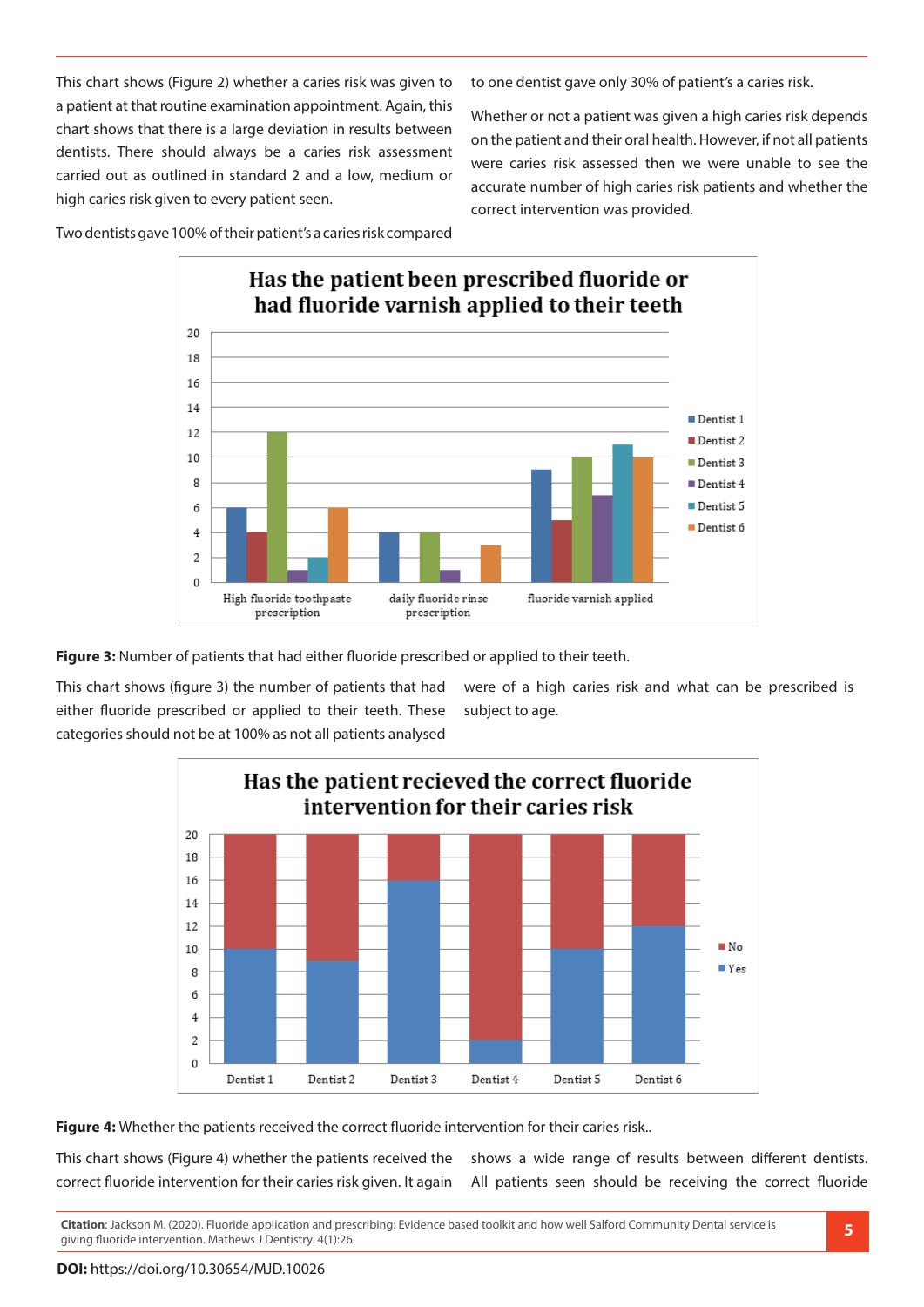intervention as outlined in standard 3. If a patient's notes had not included a caries risk then it was analysed as not having received the correct fluoride intervention as it is unclear what fluoride should have been provided to these patients.

The highest scoring dentist gave 80% of patients seen the correct fluoride intervention compared to the lowest scoring dentist that gave only 10% of patients seen the correct fluoride intervention.

Not one dentist met the set standard of standard 3.

#### **Table 1:** Compliance of standards

|                                                                                                                                                 | Compliance |        |  |
|-------------------------------------------------------------------------------------------------------------------------------------------------|------------|--------|--|
| <b>Standard</b>                                                                                                                                 | 99/120     | 99/120 |  |
| Standard 1: All notes have the patient's oral hygiene regime documented;<br>this is to include how often they brush their teeth and using what. | 99/120     | (83%)  |  |
| Standard 2: All patients should be risk assessed and given a caries risk of<br>either low, medium or high                                       | 98/120     | (82%)  |  |
| Standard 2: All patients should be risk assessed and given a caries risk of<br>either low, medium or high                                       | 59/120     | (49%   |  |

Key:



#### **SUMMARY OF OBSERVATIONS**

#### **Areas requiring improvement**

- All notes have the patient's oral hygiene regime documented; this is to include how often they brush their teeth and using what. Only 83% of notes were compliant with this standard.
- All patients should be risk assessed and given caries risk of low, medium or high. Only 82% of notes were compliant with this standard.
- All high caries risk patients should have the correct fluoride intervention provided through a fluoride prescription (if of appropriate age) or fluoride varnish application or both. Only 49% of notes were compliant with this standard (Table 1).

The findings showed there were improvements that needed to be made not only in fluoride intervention but also in note taking and documenting discussions that occur at the dental examination appointments. This is not only important for prevention but also for documenting discussions and the consent process undertaken regarding treatment plans. The spread of data across dentists indicates that some staff requires educating more than others.

Over all of the standards assessed, dentist 4 consistently scored the lowest and dentist three consistently scored the highest, however as the data was anonymized, all dentists were required to undergo the same training to improve these standards.

All of the patients should be getting the correct fluoride intervention for their caries risk with 100% compliance. If a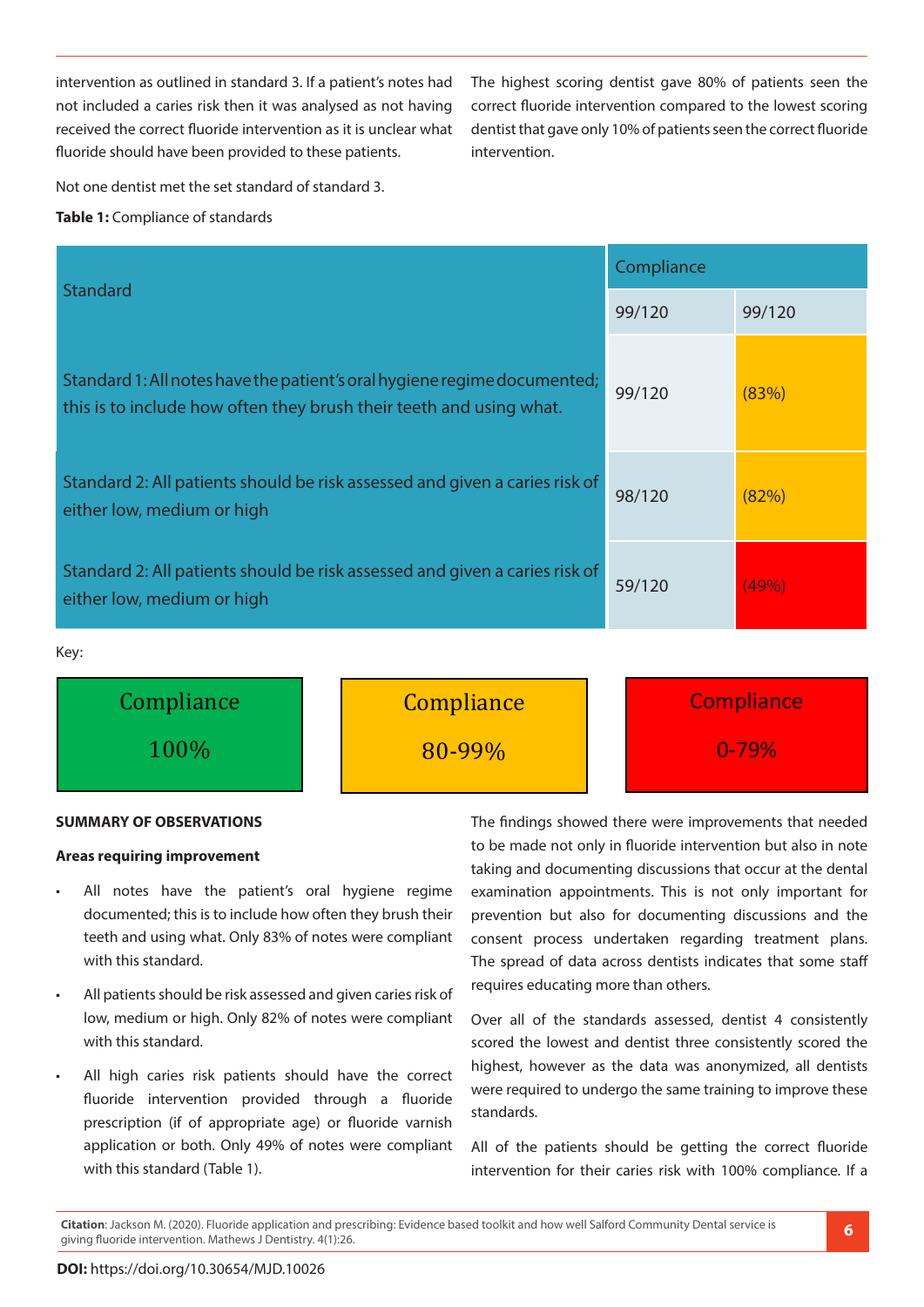patient has been identified as high caries risk then they should be having fluoride varnish placed and a fluoride prescription given if of the appropriate age.

Oral hygiene should be documented in 100% of the notes as this is information gathering. Caries risk should be identified in 100% of the notes as this is required to give patients an examination recall and what fluoride intervention should be being placed. It is also useful information to refer back to, to see if a patient has improved their brushing and eating habits.

#### **RECOMMENDATIONS**

In order to meet Standard 1, the current dental pro forma was altered to make it shorter and easier to use. The dental pro forma already in place was very long with a lot of text to read and only areas for free text. It did include a section to detail a patient's oral hygiene maintenance but this was not being filled in appropriately by the dentists, perhaps due to the fact it required free text and was unclear. Brushing frequency, type of toothbrush, inter dental aids and what toothpaste the patient uses was added to the pro forma to ensure clinicians were asking and documenting this information. These are in a drop down format to make it easier for dentists to select an answer. There is also an area underneath to add any free text if required, for example to document who was brushing the patient's teeth for them.

In order to meet Standard 2, a caries risk assessment has to be documented. The same dental pro forma as above, already included a section for a patient's caries risk, but like with oral hygiene maintenance it was not being filled out properly. The clinicians need to ensure they are inputting low, medium or high into this section. This was created again as a drop down list to make it easier to select an answer. A departmental meeting was held to underline the importance of filling out the pro forma correctly and documenting the relevant information gained at these appointments. The clinical and legal reasons for this were highlighted to ensure the whole team understood the requirements for accurate documentation.

In order to meet Standard 3, several recommendations were made. Fluoride varnish application was added to the same dental pro forma, again as a drop down list of yes, no or attempted. If it had been attempted but not achieved then a reason why could be documented within the additional free text area for example if there was limited cooperation.

At the staff departmental meeting audit findings were presented to the whole team including dentists, dental nurses and reception staff in order to highlight the areas for improvement and make staff aware of the lack of intervention for some patients. They were educated on the importance of information gathering from a patient and the uses of fluoride intervention and aids. For most this was a refresher and reminder session.

The importance of working as a team was also highlighted. If the dentist forgets to apply fluoride or write a prescription, the rest of the team should be reminding them to do so. Having these areas included in the pro forma will remind not only the dentist but also the assisting dental nurse as often it is the nurse that fills the pro forma in initially.

#### **DISCUSSION**

There are many take home messages from the findings of this audit. Firstly that it is important to establish good brushing from a young age to build brushing into day to day routine the same as washing [7]. If a patient says they are brushing their teeth two times a day; morning and night, there is still further information that can be gained, such as what toothpaste they are using or are they rinsing with water afterwards. There is evidence to suggest that tooth brushing is most beneficial preventatively if certain advice is given to patients and it is followed. These include; brushing starting as soon as the first deciduous tooth erupts, using appropriate fluoride toothpaste and brushing twice daily [6].

This audit did not look into whether dentists were assessing a patients diet but there is a wealth of evidence showing the impact of diet on tooth decay. On examination of any patient information about their diet habits should be investigated. Not only if they're eating chocolate and sweets but the frequency they are eating anything containing sugar and what drinks are being consumed throughout the day. There is evidence showing the amount of sugar eaten and the frequency it is being consumed increases the risk of dental decay [8]. As healthcare professionals it is important to be educating patients in healthy diets, not only to help oral health but overall health. Non-milk extrinsic sugars are foods or drinks that have had sugar added to it by either consumer or manufacturer or they are fruit juices/smoothies. These sugars are the largest cause of tooth decay and guidelines say reducing the intakes of these sugars should be the main message given to the public [9]. Advice given should state these sugars should only be consumed four times daily including meal times as this will help reduce risk of tooth decay [10].

As stated throughout, a caries risk of a patient needs to be established. Caries risk is based upon any active caries present,

**Citation**: Jackson M. (2020). Fluoride application and prescribing: Evidence based toolkit and how well Salford Community Dental service is giving fluoride intervention. Mathews J Dentistry. 4(1):26. **7**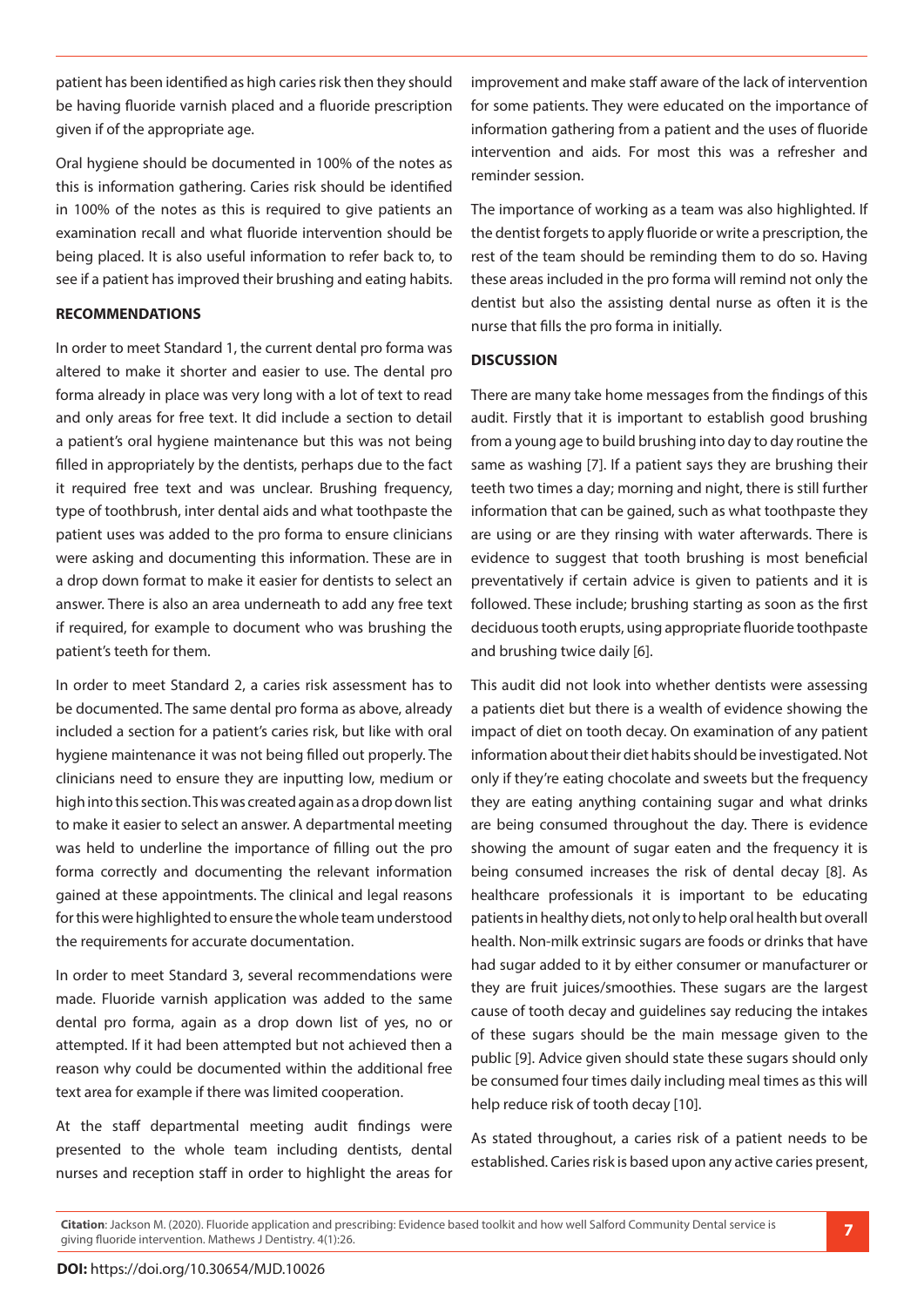oral hygiene regimes and diet. If a patient is high caries risk they will have either active caries present, poor oral hygiene or a poor diet or a combination of several risk factors. Those patients with a high caries risk should be provided with a fluoride adjunct to help reduce tooth decay. A Cochrane systematic review analysed 22 trials which looked at fluoride varnish application and the prevention of caries in children. It found that fluoride varnish applied to permanent teeth experienced 43% less carious teeth than the children in the no treatment groups. It also found that fluoride varnish applied to primary teeth experienced 37% less carious teeth than children in the no treatment groups. The trials used in this Cochrane review mainly used 22,600 ppm fluoride varnish [11]. There is very few contraindications to the applying fluoride varnish, one being a small risk of allergy to the colophony within the varnish. In patients with ulcerative gingivitis and stomatitis, and children who have had hospital admission due allergic reactions, including asthma, application of fluoride varnish is contraindicated [6]. For patients that varnish is not applied then extra attention should be paid to ensure they have excellent oral hygiene and a healthy balanced diet.

There are limits to how reliable this audit is as there is only a small sample size and it is a retrospective design which increases the risk of bias when collecting results. The bias has been minimised as much as possible by randomly choosing notes to assess but cannot be eliminated completely. This audit does however highlight the issues surrounding not providing patients with the best preventative aids.

In putting in place the recommended delivering better oral health guidelines, patients should become better educated in how to care for their oral health but also a reduction in caries should be seen from patients that have been given preventative advice and fluoride varnish application or prescriptions. However, even if excellent preventative advice is given to patients, verbally and through leaflets, it is up to the patient to follow this advice at home. If advice is not followed then their caries risk will not be reduced as home care and diet is the most important aspect of caries risk which cannot be controlled by dentists.

In conclusion, by providing patients with information that is recommended by the delivering oral health guidelines, applying fluoride varnish and providing fluoride prescriptions to those with high caries risk, a reduction in caries should be seen. It must be stressed to patients that oral hygiene routines at home and diet are the most important ways in which a patient's caries risk can be reduced.

#### **REFERENCES**

- 1. Local authorities improving oral health: commissioning better oral health for children and young people, an evidence-informed toolkit for local authorities, Public Health England. June 2014. https://assets.publishing.service.gov. uk/government/uploads/system/uploads/attachment\_ data/file/321503/CBOHMaindocumentJUNE2014.pdf
- 2. Tackling poor oral health in children, Local government's public health role, Local government association. April 2016. https://www.local.gov.uk/sites/default/files/documents/tackling-poor-oral-health-d84.pdf.
- 3. Adult dental health survey 2009, published march 2011. https://files.digital.nhs.uk/publicationimport/pub01xxx/ pub01086/adul-dent-heal-surv-summ-them-exec-2009 rep2.pdf
- 4. Adult oral health: applying all our health, published 11 December 2017, public health England. https://www.gov. uk/government/publications/adult-oral-health-applyingall-our-health/adult-oral-health-applying-all-our-health.
- 5. Victoria Chenery, Ian O' Sullivan, Deborah Lader, Adult dental health survey, England - key findings, 24th March 2011.
- 6. Delivering better oral health: an evidence-based toolkit for prevention, Third edition, Public Health England. March 2017. https://assets.publishing.service.gov.uk/ government/uploads/system/uploads/attachment\_data/ file/605266/Delivering\_better\_oral\_health.pdf.
- 7. Duijster D, Jong-Lenters M, Verrips E, Loveren CV. (2015). Establishing oral health promoting behaviours in children – parents' views on barriers, facilitators and professional support: a qualitative study. BMC Oral Health. 15:157.
- 8. Moynihan PJ. (2002). Dietary advice in practice. British Dental Journal. 193:563–568.
- 9. Oral Health and Nutrition Guidance for Professionals, NHS Health Scotland. June 2012. http://www.healthscotland. scot/media/2337/oral-health-and-nutrition-guidance-forprof-2012.pdf
- 10. World Health Organization. Diet, nutrition and the prevention of chronic diseases: report of a joint WHO/FAO expert consultation. (WHO Technical Report Series 916.) Geneva: World Health Organization; 2003.
- 11. Marinho VCC, Worthington HV, Walsh T, Clarkson JE. (2013). Fluoride varnishes for preventing dental caries in children and adolescents. Cochrane Database Syst Rev. 7:CD002279.